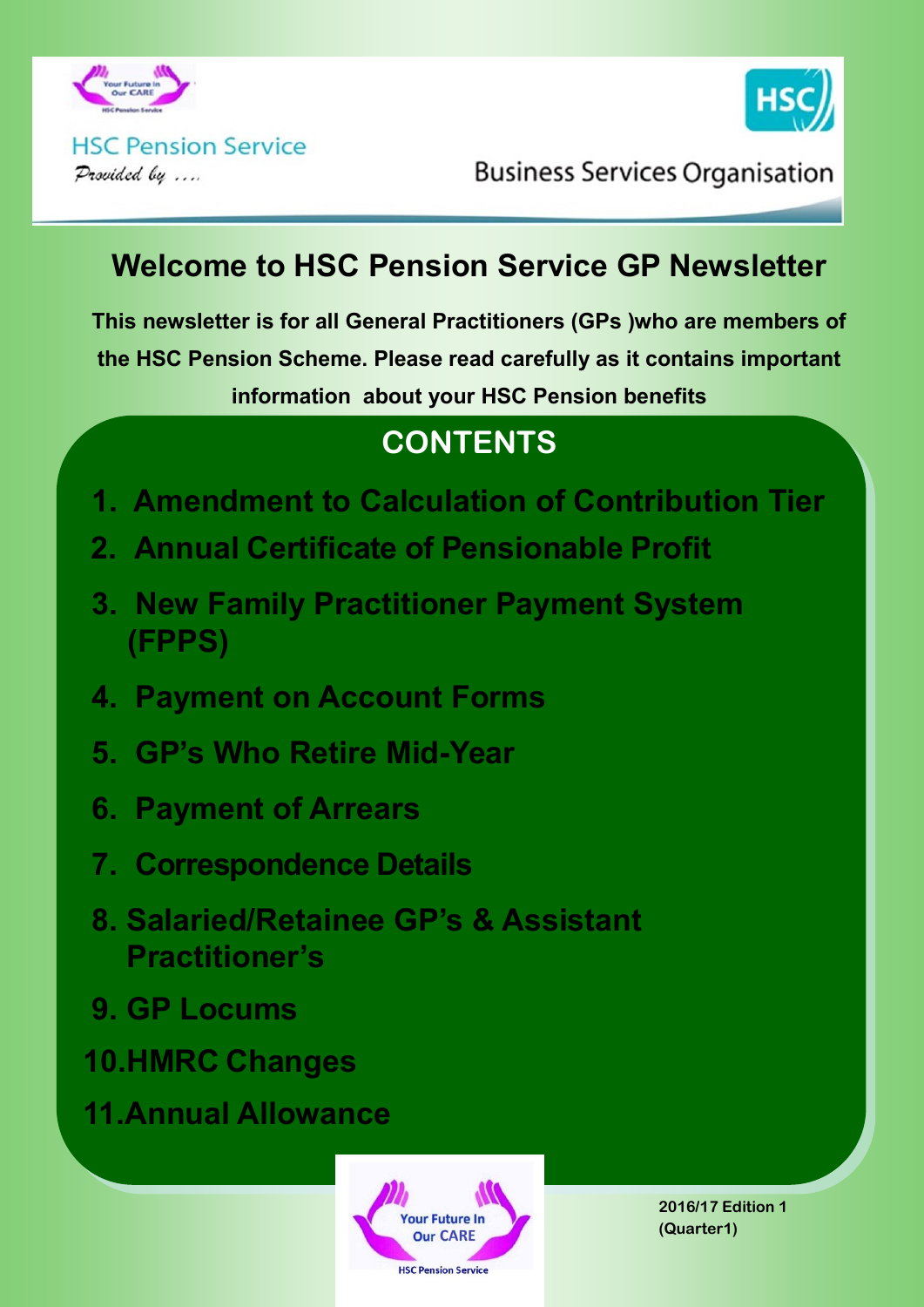## **1. Amendment to Calculation of Contribution Tier**

The pay that is used to set the contribution tiered rate for GP (and non-GP) Providers who start after the 1<sup>st</sup> of April 2015 and join the CARE Scheme is annualised.

For example, a GP who starts at a surgery on 01/06/2016 and earns £70,000.00 up to 31/03/2017 will be subject to the 13.5% rate. (£70,000.00 divided by 304 days x 365 days = notional pay of £84,046.05).

Please click [here](http://www.hscpensions.hscni.net/download/Members/member_factsheets/Tiered-Contributions-for-Scheme-Years-2015-2016-through-to-2018-2019.pdf) for information on the 2015/16 to 2018/19 Tiered Contributions

#### **2. Annual Certificate of Pensionable Profit**

The Annual Certificate of Pensionable Profit for 2014/15 is now overdue.The deadline for submission was Monday 29th February 2016. Thank you to those of you who have already submitted a return. Outstanding returns should be submitted immediately to GPcertificates@hscni.net. The certificate can be uploaded to FPPS, or alternatively can be forwarded to HSC Pension Service in an Excel format. When entering dates on the certificate please use the format dd.mm.yyyy.

Please send your certificates to GPcertificates@hscni.net

We will continue to produce the statements from the new FPPS.

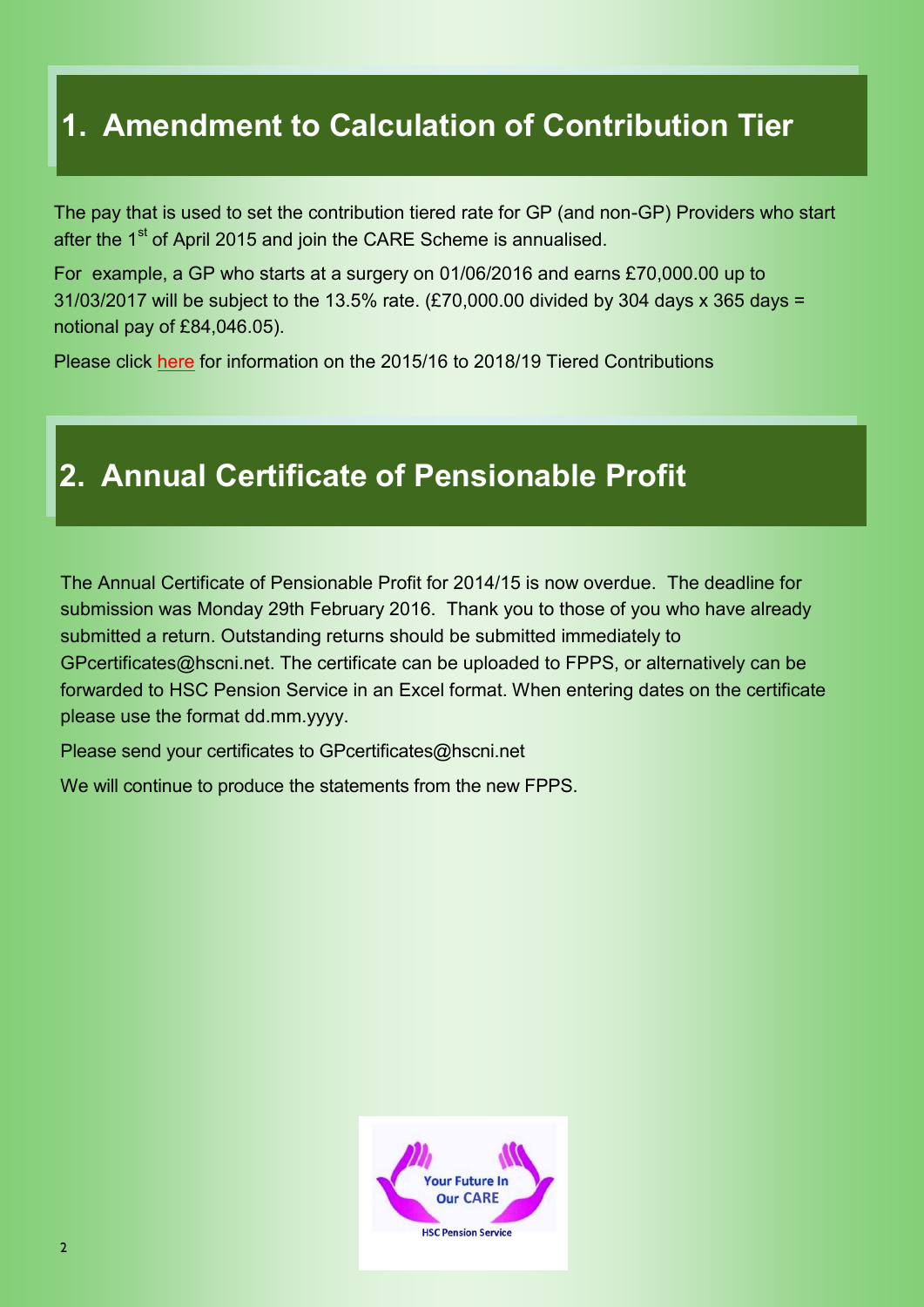## **2. Annual Certificate of Pensionable Profit..continued**

Please see below an extract from the Scheme Regulations governing the non-return of Annual Certificates.

This can be found in the The Health and Personal Social Services (Superannuation) Regulations (Northern Ireland) 1995 Schedule 2, Regulation 23(2) Page 181 by clicking on this [link.](http://www.hscpensions.hscni.net/wp-content/uploads/2012/11/Consolidated-Regs-1995-Section-at-1-4-2015.docx)

*"In respect of each scheme year, a principal medical practitioner and a non-GP provider shall provide each relevant host Health and Social Services Board with a certificate of their superannuable earnings based on—*

*a) the accounts drawn up in accordance with generally accepted accounting practice by the practice of which the member is a member; and*

*b) the return that member has made to Her Majesty's Revenue and Customs in respect of their earnings for that year, no later than 1 month after the date on which that return was required to be submitted to Her Majesty's Revenue and Customs".*

Under the scheme regulations, a GP who fails to submit all relevant documentation will have their pensionable profit for that year deemed to be zero. This may have an adverse impact on a member's pension and/or survivors benefits.

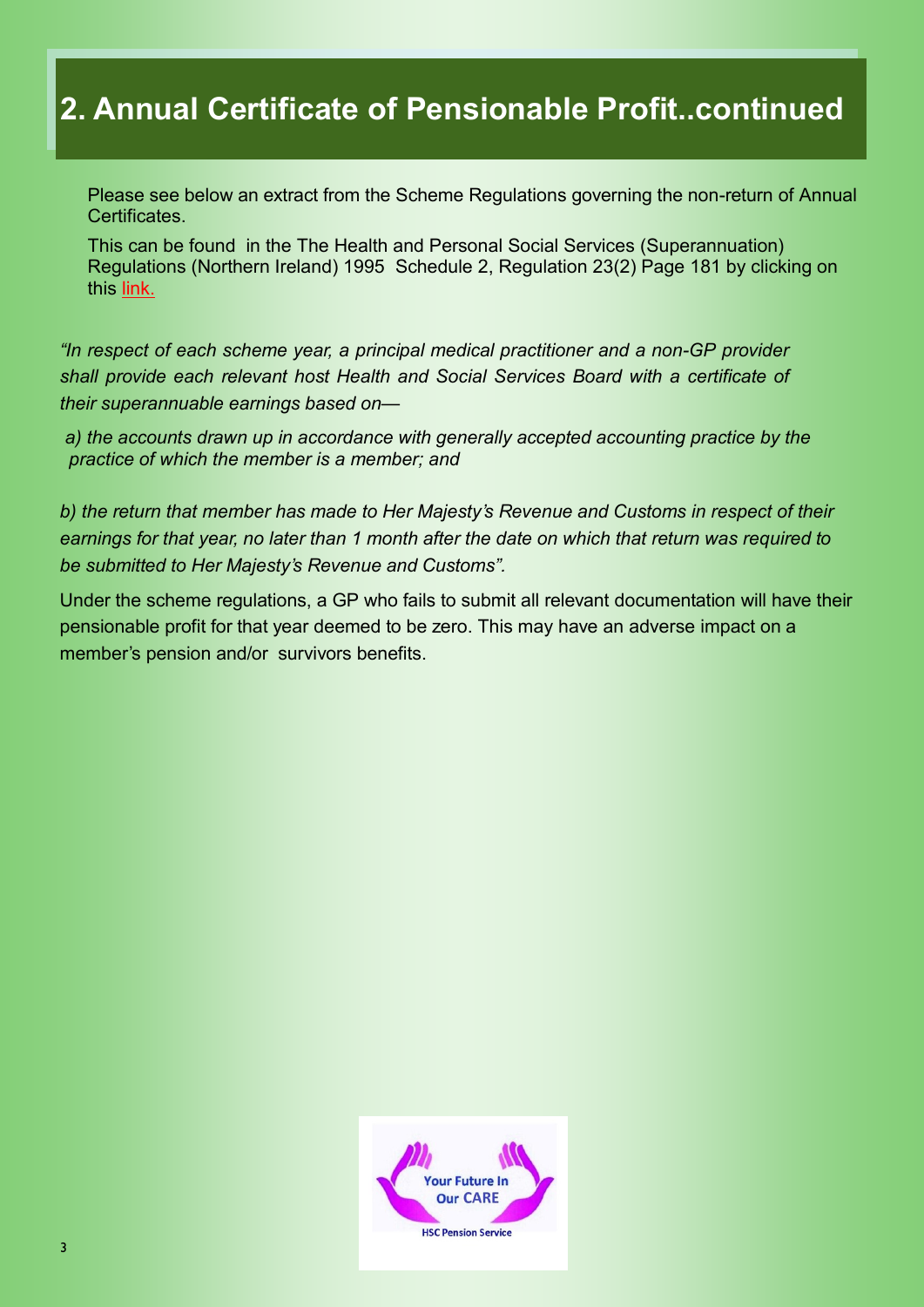# **3. New Family Practitioner Payment System (FPPS)**

You will be aware that the new FPPS system went live in May 2015. The team at HSC Pension Service have been uploading the [SR1s](http://www.hscpensions.hscni.net/download/Practitioners/SRI-2016-17.pdf) [/SR2s](http://www.hscpensions.hscni.net/download/Practitioners/SR2-Form-for-Salaried-GPs-2016-17.pdf) [/POAs](http://www.hscpensions.hscni.net/download/Practitioners/POA-2016-17.pdf) and Annual Certificates on your behalf to produce Annual Statements for the GP's for 2013/14 and 2014/15. When you submit an SR1/ SR2/POA/Annual Certificate through the new system this will automatically filter into our workflow and we will process and send confirmation back to you as a notification.

## **4. Payment on Account Forms**

The deadline for submitting the POA was Thursday 31st March 2016. Please submit any outstanding forms immediately.

If for any reason you are not submitting your POA for 2016-17 through the new system, the [form](http://www.hscpensions.hscni.net/download/Practitioners/POA-2016-171.xlsx) "Calculation of Estimated Monthly Practice Superannuation Payment on Account 2016-17" declaring the estimated pensionable income for year 2016-17. If a new GP joins, or a current partner leaves the practice, or you think you have under/overestimated the GP's potential earnings, the Payment on Account form can be revised during the year to take into account any of these changes.

#### *See Part 1 of this Newsletter regarding amendment to contribution tier for GPs joining CARE Scheme.*

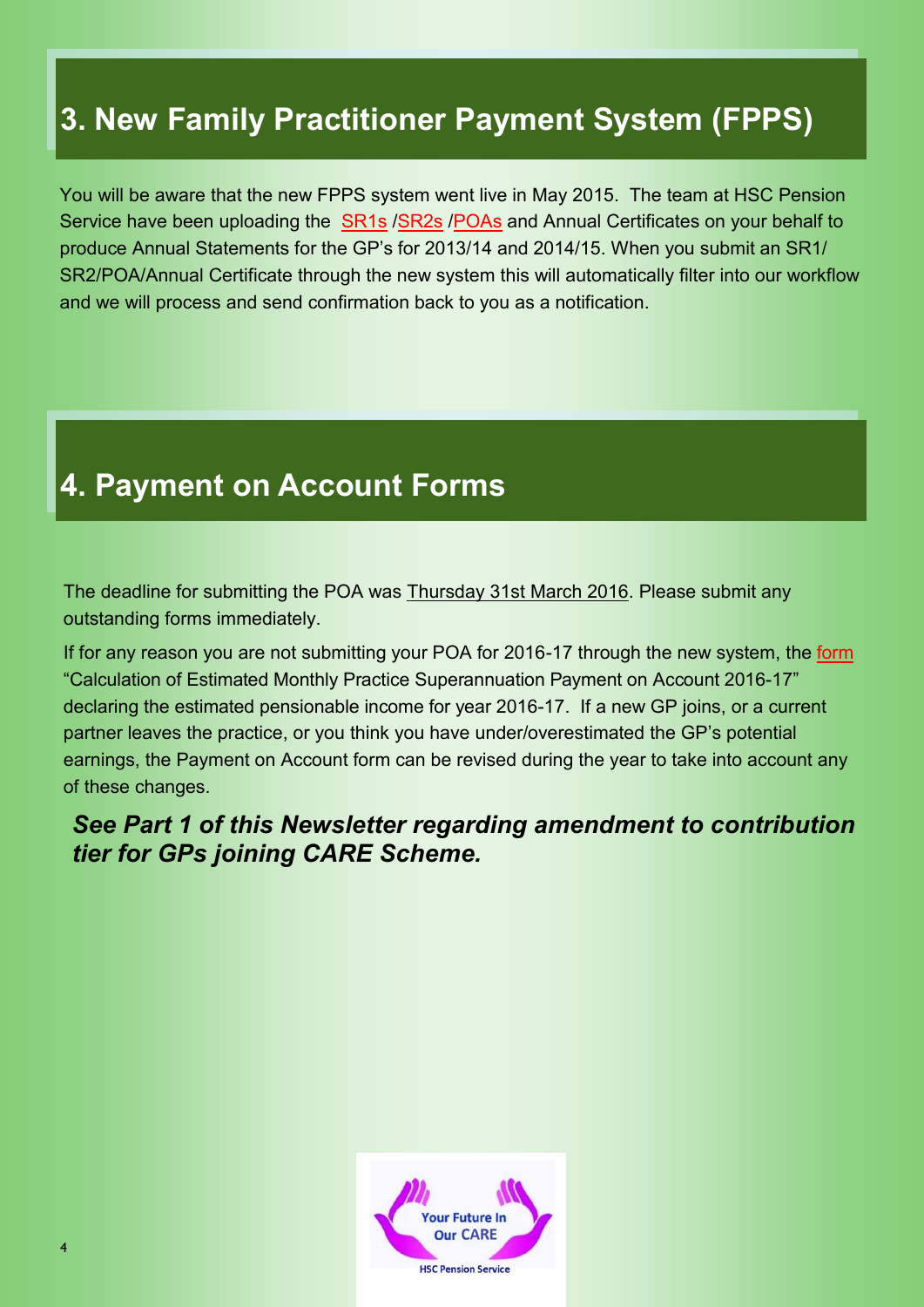## **5. GP's Who Retire Mid-Year**

If a GP takes a 24 hour retirement and returns to work as a partner in a practice, HSC Pension Service requires two Annual Certificates of Pensionable Profit, one to cover the period up to the date of retirement and another covering the full year. The second certificate is required for the calculation of seniority. **Failure to supply both certificates** will result in seniority payments being stopped from the date of retirement.

#### **6. Payment of Arrears**

Any GP's who are considering paying arrears of contributions by cheque, should ensure the cheque is made payable to **BSO,** and sent with a covering letter outlining the relevant period of arrears i.e. Arrears of contributions for year 2014/15 to:

GP Payment Section HSC Pension Service Waterside House 75 Duke Street **Londonderry** BT47 6FP

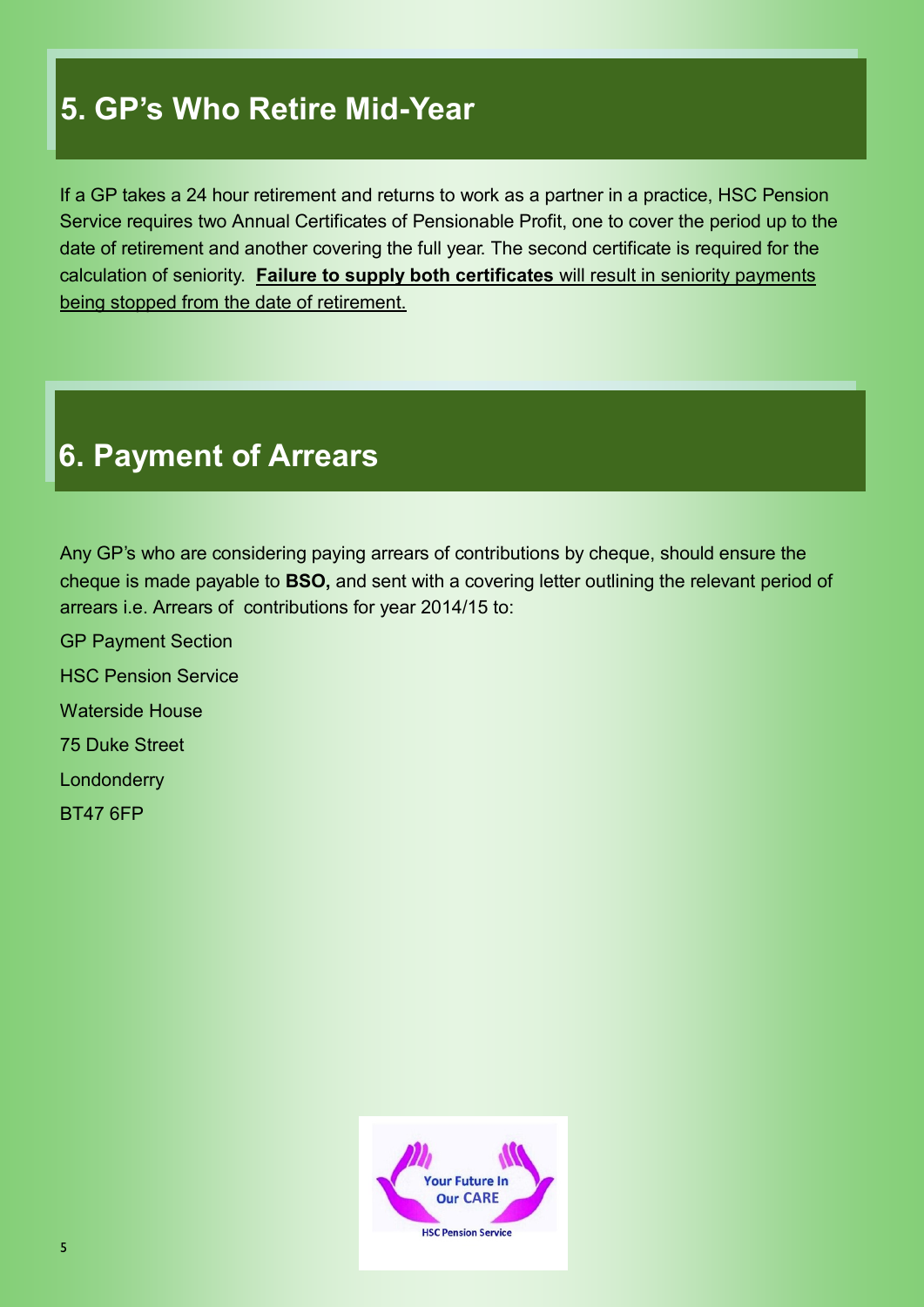## **7. Correspondence Details**

[The Correspondence Details](http://www.hscpensions.hscni.net/download/CORRESPONDENCE-DETAILS.docx) form is available on our website. This form should be used to confirm your accountant's details and to update any changes to your personal information. It will help us if we need to contact you or your accountant about your record.

## 8. **Salaried/Retainee GP's & Assistant Practitioners**

Each Practice that employs a Salaried/Retainee GP or Assistant Practitioner must complete form [SR1.](http://www.hscpensions.hscni.net/download/Practitioners/SRI-2016-17.pdf) Please ensure that you advise Patricia Craig [\(Patricia.Craig@hscni.net\)](mailto:Patricia.Craig@hscni.net) if any GPs start or leave your practice. If a practice is employing a Salaried/Retainee GP or Assistant Practitioner in 2016/2017 then you need to submit the SR1. The deadline was Thursday 31st March 2016. Please submit any outstanding returns immediately. The purpose of this form is to estimate the earnings for each Salaried/Retainee GP or Assistant Practitioner in order to determine the level of contributions due monthly.

The [SR2](http://www.hscpensions.hscni.net/download/Practitioners/SR2-Form-for-Salaried-GPs-2016-17.pdf) form which confirms the actual salary earned for each Salaried/Retainee GP or Assistant Practitioner in the year 2015/2016 is available on our website and should be submitted throughout the year if a GP leaves, or at year end, so that we can finalise the pensionable earnings figures for the GP and update our pension records.

The purpose of the SR2 is to ensure that the correct contributions have been made, any underpayment/overpayment will be adjusted and the member's record will be updated accordingly with the remuneration listed on the form. The deadline for submitting the SR2 form for 2015/2016 was Thursday 31st March 2016. Please submit any outstanding forms immediately.

Click to access the [SR2 for 2015/2016](http://www.hscpensions.hscni.net/download/Practitioners/SR2-Form-for-Salaried-GPs-2015-161.pdf) and [SR1 for 2016/17](http://www.hscpensions.hscni.net/download/Practitioners/SRI-2016-17.pdf)

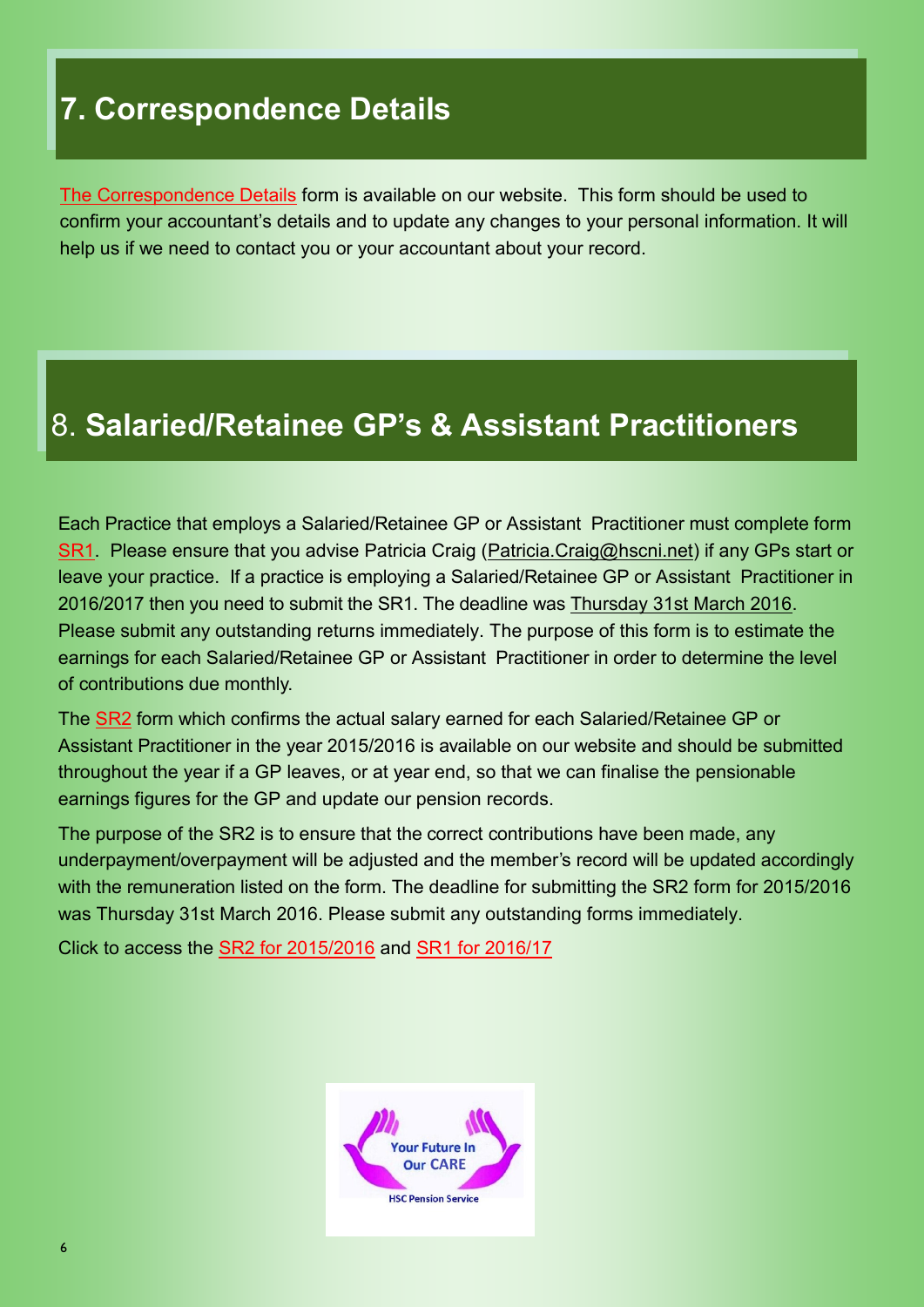#### **9. GP Locums**

Following the implementation of the new GP Payment System, the Locum function transferred to HSC Pension Service at Waterside House.

However locums should now forward the SS14 form to: GP Payments Section, **BSO** 2 Franklin Street Belfast

BT2 8DQ

Locums should forward Locum A & B forms to : Locum Administration GP Payment Section HSC Pension Service Waterside House 75 Duke Street Londonderry

BT47 6FP

As a reminder to GP Practices, you should know at the outset when you are filling a vacancy, what capacity that vacancy is for. For example, if it is to cover a short term gap or ad hoc work or if the vacancy is for less than 6 months, it should be treated as Locum work.

Practices have a responsibility to ensure that public funds are appropriately administered and as such, should determine at the outset if it is a Locum or Assistant Practitioner. If Locum work does extend beyond the 6 months then the Practice should change the status from Locum and send through a revised SR1 to cover any period beyond the 6 months. We will continue to work with our colleagues at HSCB to identify any Locums working in a Locum capacity beyond the 6 months.

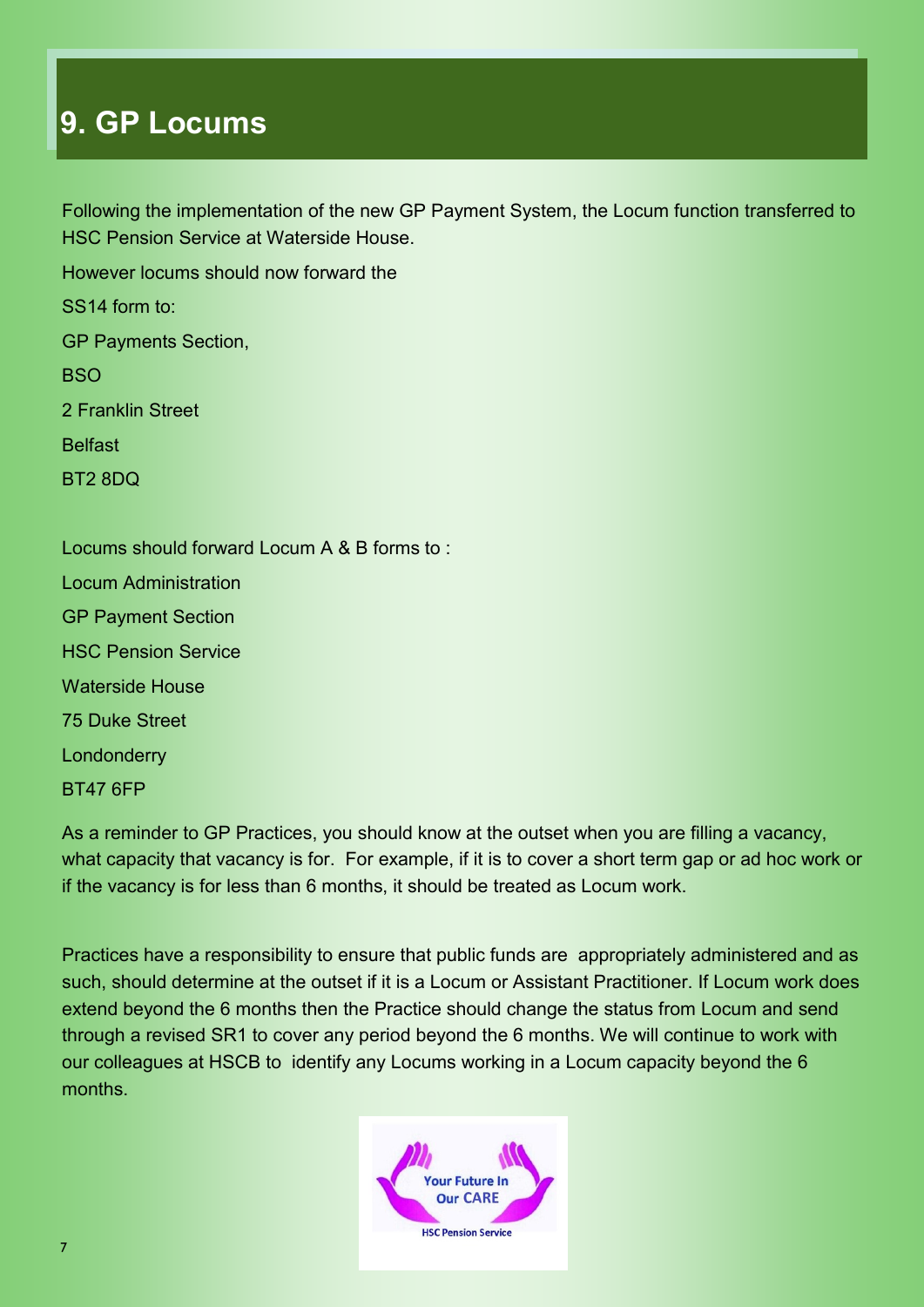# **10. HMRC Changes**

#### The standard Lifetime Allowance (LTA) will reduce to £1m from 6 April 2016

This is a reminder that the standard LTA will reduce from £1.25m to £1m from 6 April 2016.This means a standard LTA of £1m will apply to members who become entitled to receive (crystallise) their HSC benefits when they:

retire on or after 6 April 2016 – and the date their benefits are authorised is before this date.

retire before 6 April 2016 – and the date their benefits are authorised is on or after 6 April 2016.

For all scheme members the percentage of LTA used will be based on £1m unless they hold Fixed Protection. In addition, for higher earning scheme members any LTA charge that may apply to their HSC benefits will also be based on the reduced LTA unless they hold a valid protection certificate from HMRC. Any delay in claiming benefits may therefore result in:

- $\Rightarrow$  a bigger percentage of the LTA being used up LTA charges may then apply if there is a later benefit crystallisation because there is insufficient LTA remaining.
- $\Rightarrow$  high earning scheme members may become subject to LTA charges or see those charges increase.

It is important to note that HSC Pension Service has no discretion on the date HSC benefits crystallise and the calculation of the LTA used.

Any revision to benefits (substitute awards) that is authorised on or after 6 April 2016 will be a separate crystallisation of benefits and based on the lower standard LTA of £1m.

#### **Individual Protection 2014**

The Government introduced Individual Protection 2014, applicable from 6 April 2014, for those with pension savings on 5 April 2014 valued at over £1.25 million.

Individual Protection 2014 will give a protected Lifetime Allowance equal to the value of your pension rights on 5 April 2014 - up to an overall maximum of £1.5 million. You will not lose Individual Protection 2014 by making further savings in to your pension scheme but any pension savings in excess of your protected Lifetime Allowance will be subject to a Lifetime Allowance charge. You will be able to apply for this up to 5 April 2017.

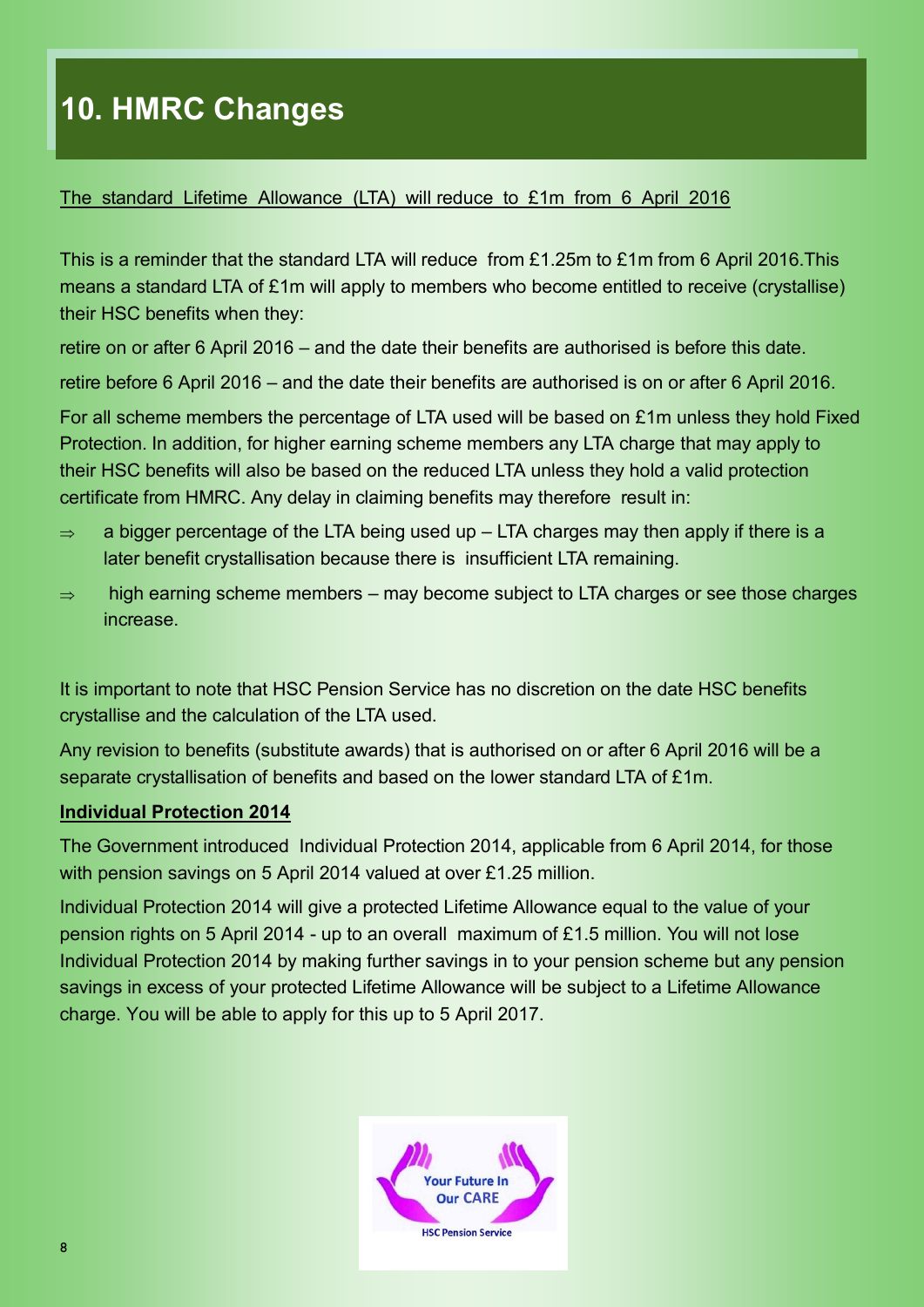## **11. Annual Allowance**

The Annual Allowance is the maximum amount of tax-free growth an individual's pension savings can grow by in one year. The Annual Allowance limit covers all your pensions except your State Pension and includes contributions made to money purchase schemes, defined contribution schemes, personal pensions and the growth in benefit for defined benefit schemes.

The Annual Allowance limit was reduced from £255,000 to £50,000 with effect from 6 April 2011 and has reduced further to £40,000 from 6th April 2015. The vast majority of GP Practitioners will be affected by the changes as this will primarily affect high earners, but this can vary depending on the length of pensionable service and pensionable pay earned in any particular year.

Any of the following could impact on the growth of your pension savings:

- Being a high earner with long pensionable membership
- Significant increase in membership (eg change to full-time, doubled membership for Mental Health Officers)
- Purchasing added years and/or additional pension
- A significant pay rise, possibly due to promotion
- Application of late retirement factors in the 2008 section
- Receipt of a Clinical Excellence Award
- Tier 2 ill health retirement with an enhancement to your membership
- Contributions paid to other pension saving arrangements, including the HSC AVC Scheme

You may be at risk of exceeding the Annual Allowance if you meet some or all of these conditions.

The Annual Allowance is worked out by measuring the growth in benefits from one year to the next taking into account inflation, which is measured using the Consumer Price Index (CPI).

In respect of HSC AVC benefits, the Annual Allowance is based on the amount of contributions paid into the AVC Scheme.

Further information on Annual Allowance is available on the Scheme website at [scheme factsheets](http://www.hscpensions.hscni.net/members/members/factsheets/) or on the HMRC website.